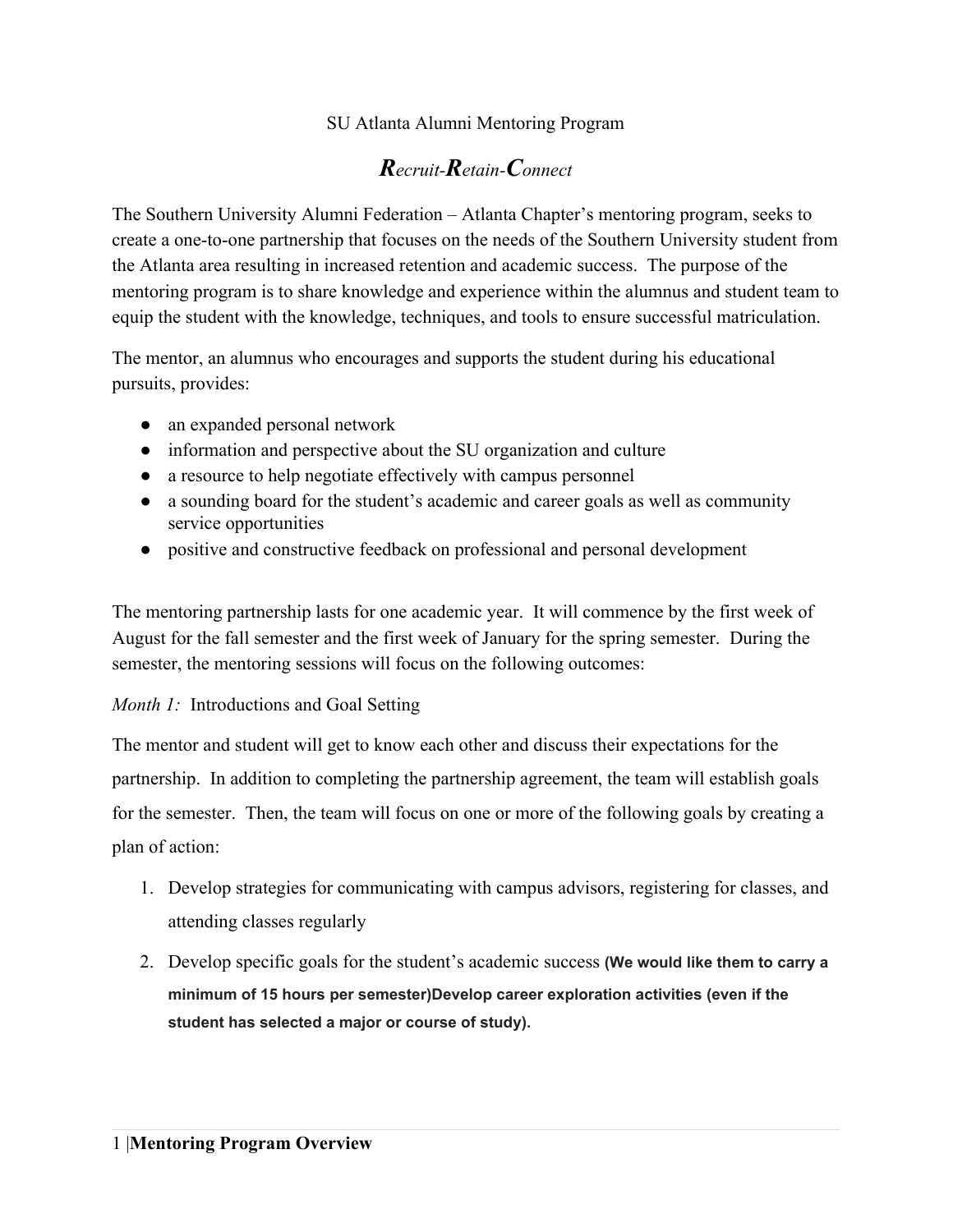- 3. Develop career exploration activities **(even if the student has selected a major or course of study)**
- 4. Assess student's resume and/or work with the Placement Office to develop a viable resume **(Career Day is September <sup>19</sup> th , 2018)**
- 5. Explore the student's interests and abilities and develop strategies for participation in campus life
- 6. Assess student's technological and financial literacy and develop strategies for improvements

#### *Months 2-3:* Achieving goals

The student provides an update on the steps taken to achieve stated goals. The mentor makes recommendations and/or gives encouragement for achieving stated goals. If necessary, goals are revised and/or new goals are established. The team begins discussions about internships and co-op experiences or community service opportunities. The mentor connects the student to campus offices where these matters are managed. He also gauges student's knowledge of campus organization and processes. Where the student demonstrates or requests a need for help, the mentor assists and refers with follow-up.

## *Month 4:* Evaluation of goals and process

The student and mentor will evaluate the student's progress on stated goals. The parties also evaluate the mentoring partnership and provide feedback to chair of the Alumni Affairs committee. In the fall semester, the mentor encourages and invites the student to continue with the mentoring program for the spring semester.